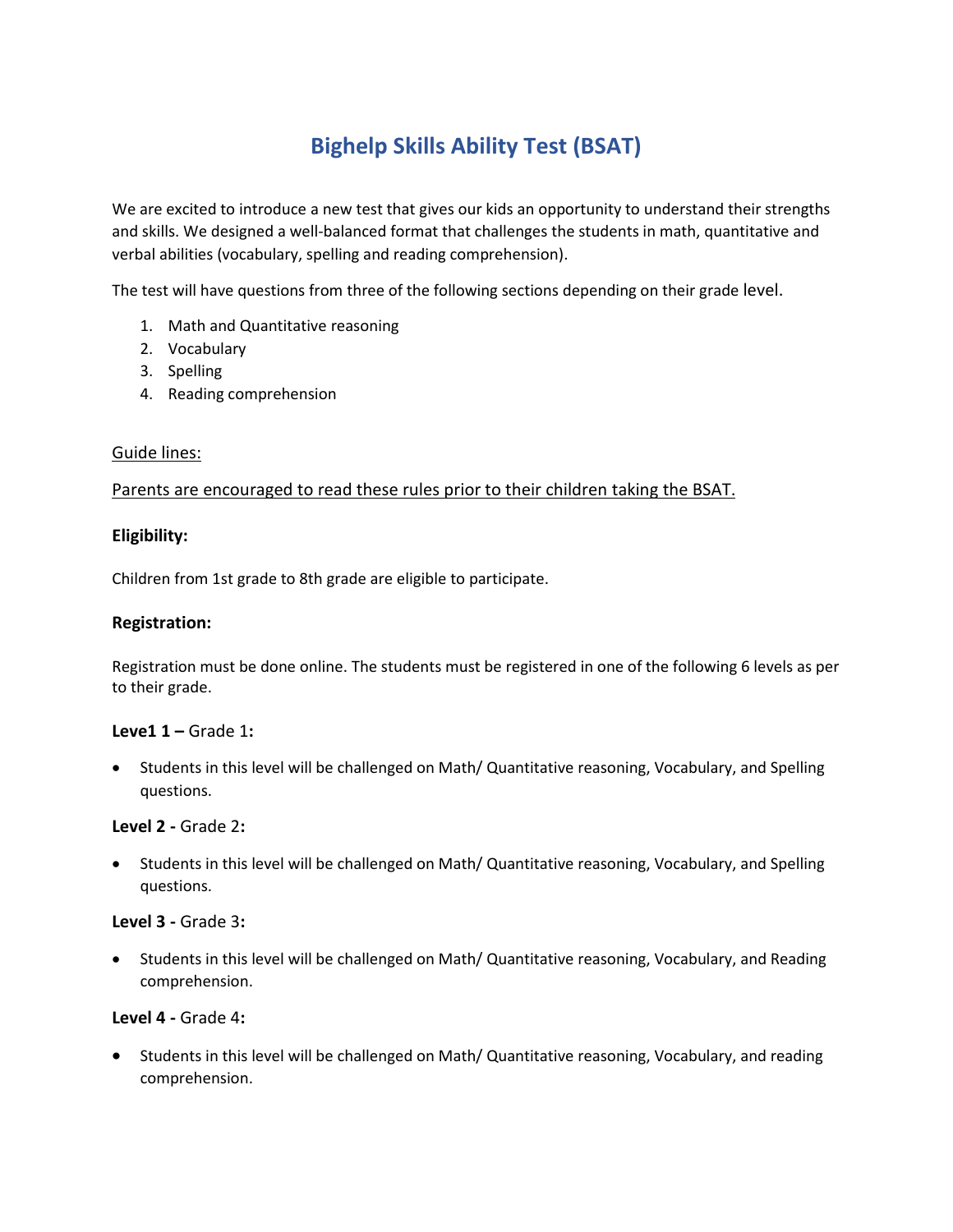#### **Level 5 -** Grades 5 & 6**:**

 Students in this level will be challenged on Math/ Quantitative reasoning, Vocabulary, and Reading comprehension.

#### **Level 6 -** Grades 7 & 8**:**

 Students in this level will be challenged on Math/ Quantitative reasoning, Vocabulary, and Reading comprehension.

#### Duration of Exam: 60 minutes

Math: 30 minutes

Spelling/Vocabulary: 15 minutes

Reading Comprehension: 15 minutes

If you have any questions, please reach us a[t bsathelp@bighelp.org](mailto:bsathelp@bighelp.org)

Here are a few sample questions that will help the students prepare for the test:

## *Math***:**

## **Level 1:**

- 1. Find the sum
	- a. 2 + 8 = \_\_\_\_\_\_\_\_\_\_\_\_\_\_\_\_\_\_\_\_\_
- 2. Arrange these numbers in order, from least to greatest.
	- a. 21, 19, 20
- 3. Draw the shape indicated.

| 1)<br>Square | 2) Rectangle |
|--------------|--------------|
|              |              |
|              |              |
|              |              |
|              |              |
|              |              |
|              |              |
| 2) Circle    | 4) Oval      |
|              |              |
|              |              |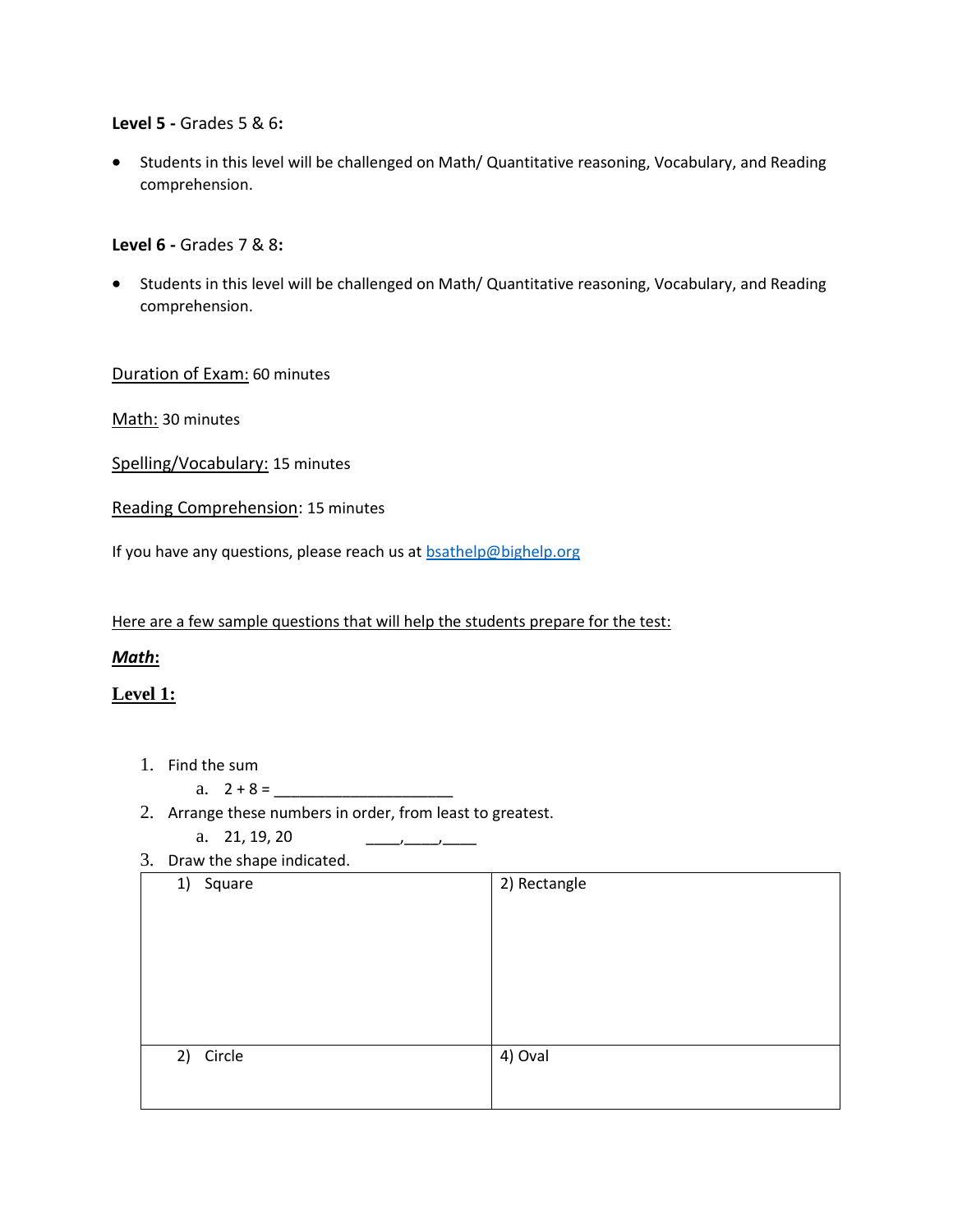| 5) Triangle | 6) Diamond |
|-------------|------------|
|             |            |

4. What fraction of the shape is colored? Circle the correct answer.



5. Count the horses and circle the right number



# *Level 2:*

- 1. Find the missing number:
	- $4 + 30 + \_ = 134$
- 2. Write the time below each clock.

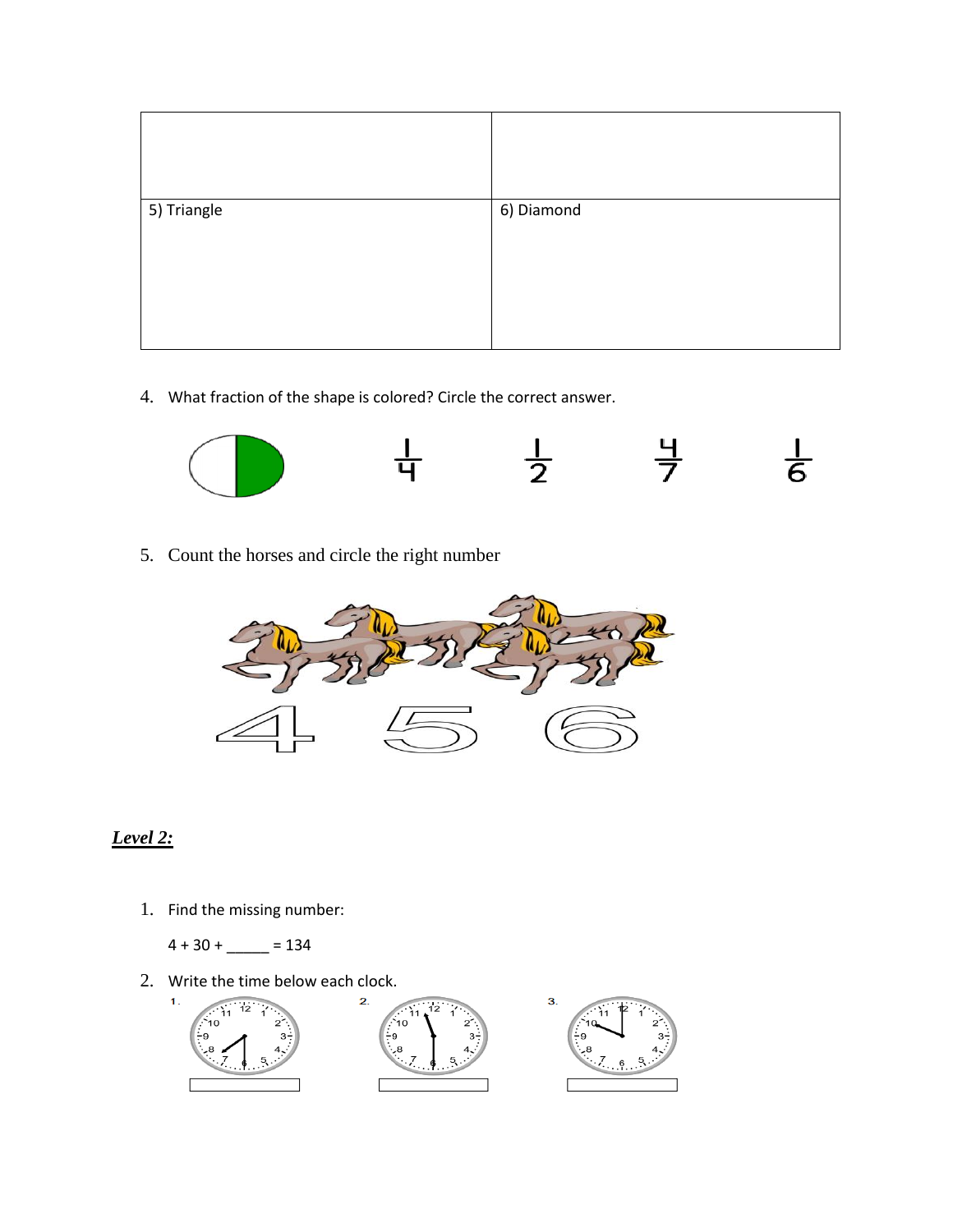- 3. Five oranges are in the basket. 20 more oranges are put in the basket. How many oranges are in the basket now?
- 4. Find the total number of blocks.



# *Level 3:*

- 1. Write the Roman numerals in normal form.
	- a. XV = \_\_\_\_\_\_\_\_\_\_\_\_\_\_\_\_\_\_\_\_\_\_ b. XXX = \_\_\_\_\_\_\_\_\_\_\_\_\_\_\_ c.  $VIII = \_$
	- d.  $XLII = \_$
- 2. Find the sums.
	- $\frac{6}{9} + \frac{2}{9} =$   $\frac{1}{2} + \frac{1}{2} =$
- 3. James has 1222 balloons. Amy has 513 balloons. How many more balloons does James have than Amy? \_\_\_\_\_\_\_\_\_\_\_\_\_\_\_
- 4. Convert the given measures to new units. Note: 1 foot = 12 inches (in) 56 ft = \_\_\_\_\_\_\_\_\_\_\_\_\_\_\_\_\_\_\_in
- 5. Round to the nearest hundred.
	- a. 179 = \_\_\_\_\_\_\_\_\_\_\_\_\_\_\_\_
	- $b. 195 =$
	- c.  $414 =$

## *Level 4:*



$$
3. \ \frac{18}{100} = \_
$$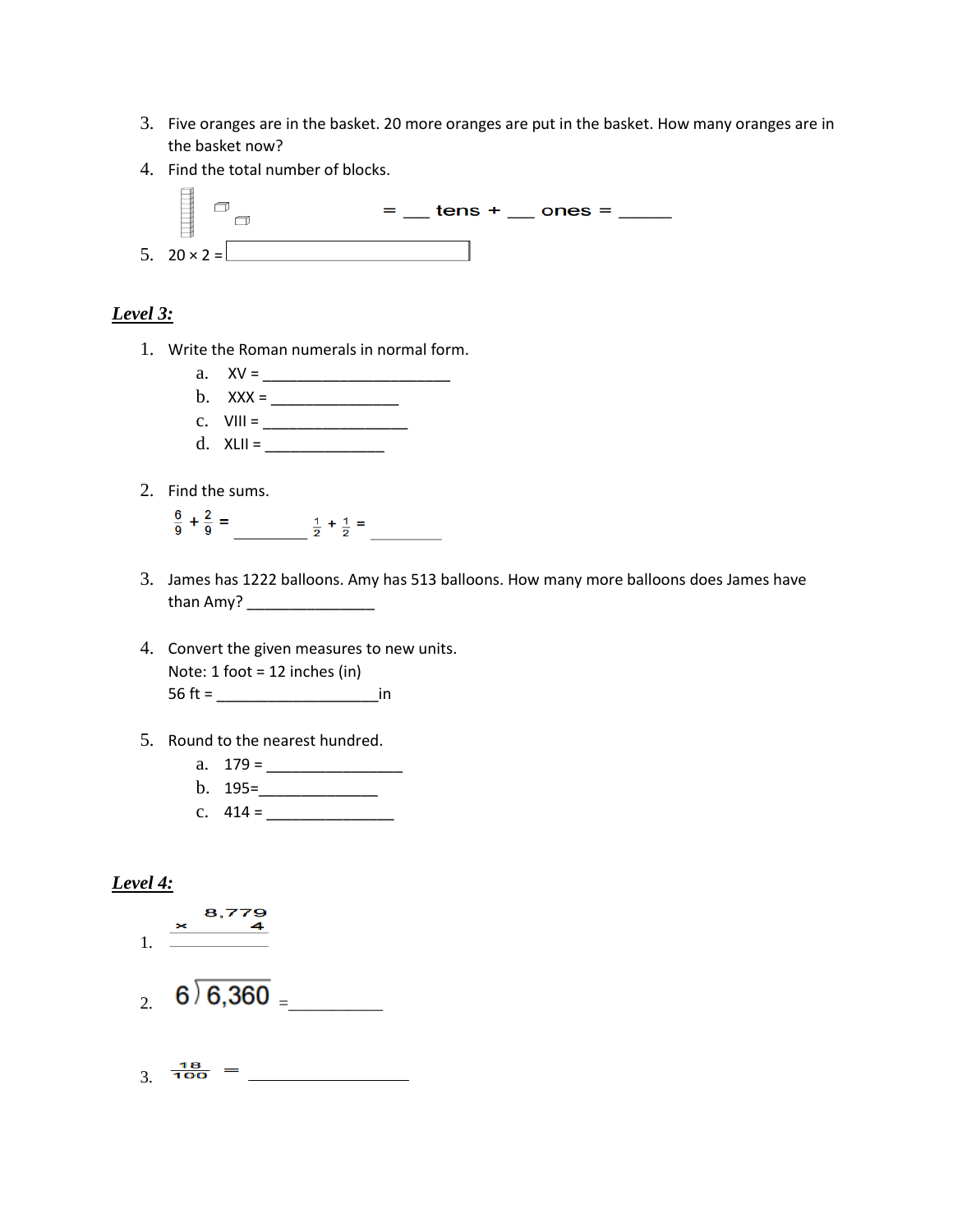- 4. Mary's car gets 20 miles per gallon of gas. How far can she drive on 14 gallons of gas?
- 5. A driving class begins at 9:15 a.m. It lasts for 4 hours and 30 minutes. At what time will the class end?

## *Level 5:*

1. Find the area.



- 2. Note: 1 gallon (gal) = 4 quarts (qt) = 8 pints (pt) = 16 cups (c) = 128 fluid ounces (fl oz)
	- a. 12 qt = \_\_\_\_\_\_\_\_\_\_\_\_\_\_\_\_\_\_\_\_pt
	- b. 20 gal = \_\_\_\_\_\_\_\_\_\_\_\_\_\_\_\_\_\_\_\_c
- 3. Find the lowest common multiple.
	- 4 \_\_\_\_\_\_\_\_\_\_\_\_ \_\_\_\_\_\_\_\_ 28 \_\_\_\_\_\_\_\_\_\_\_\_\_\_ \_\_\_\_\_\_\_\_\_\_\_ 20 \_\_\_\_\_\_\_\_\_ \_\_\_\_\_\_\_\_\_ 23 \_\_\_\_\_\_\_\_\_\_\_\_\_\_
- 4. Complete the equivalent fractions.



5. Mrs. Hilt baked 7 dozen cookies and sold them for \$4.25 per half-dozen. How much money would Mrs. Hilt make if she sold all of the cookies?

#### *Level 6:*

- 1. Find the missing numbers:  $\frac{1}{2}$  × 0.05 = 0.0015
- 2. Find the quotient.

 $180 \div -10 =$ 

3. Evaluate the following expressions.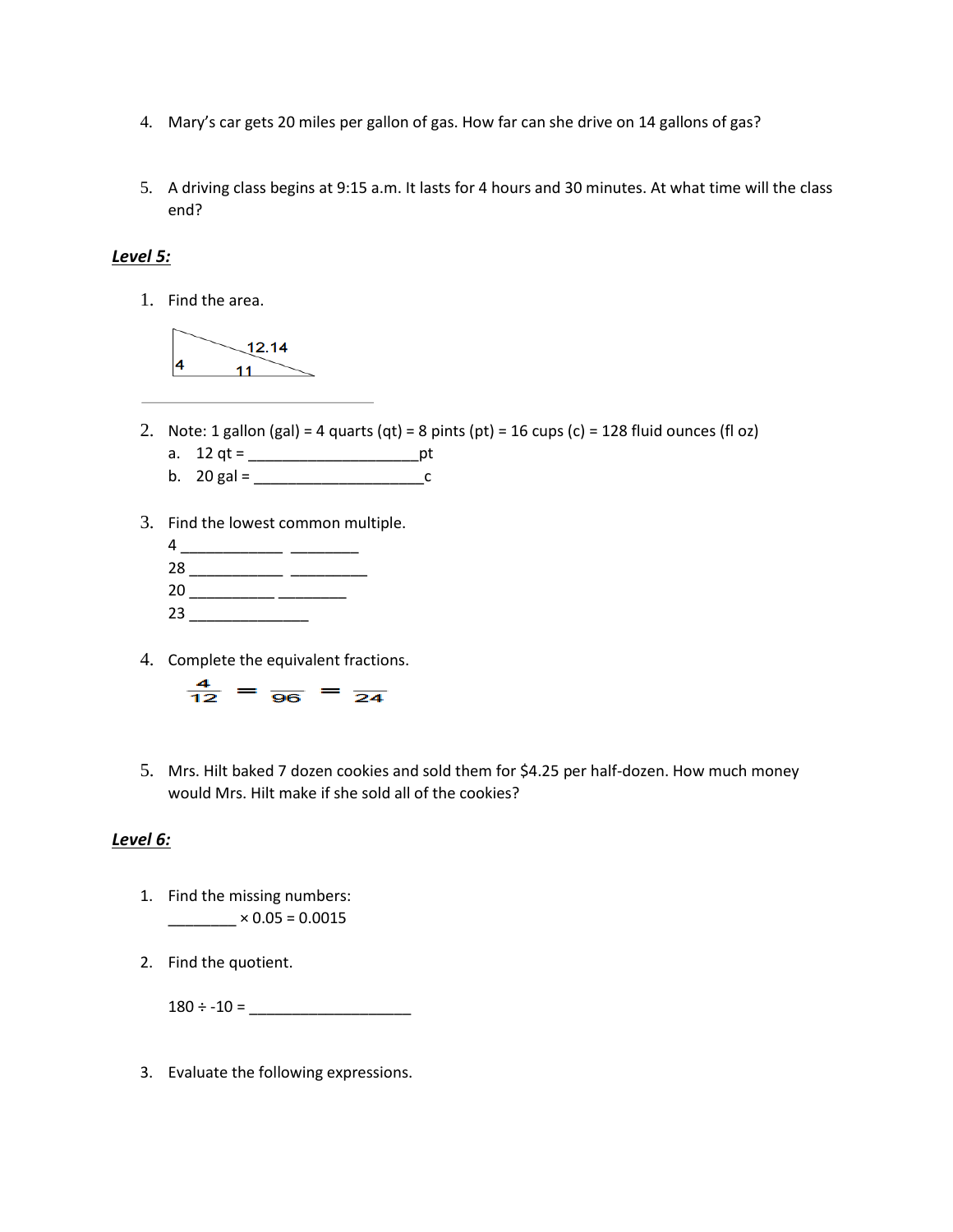

- 4. Calculate the given percent of each value. 60% of 30 =  $\frac{20}{20}$
- 5. Find the perimeter and area.



## *Vocabulary***:**

#### **Level 1:**

A homonym is a word that sounds like another word but has a different meaning

#### Ex: The words to, two and too are homonyms

1. I know how \_\_\_\_\_\_\_ ride a bike.

Complete each sentence with 'am', 'is' or 'are'

- 2. Strawberries \_\_\_\_\_\_\_ almost ripe.
- 3. Tom watering the flowers in his garden

## Complete each sentence with the word 'I' or 'me'

- 4. Mom asked \_\_\_\_\_ to be careful
- 5. \_\_\_ walked downstairs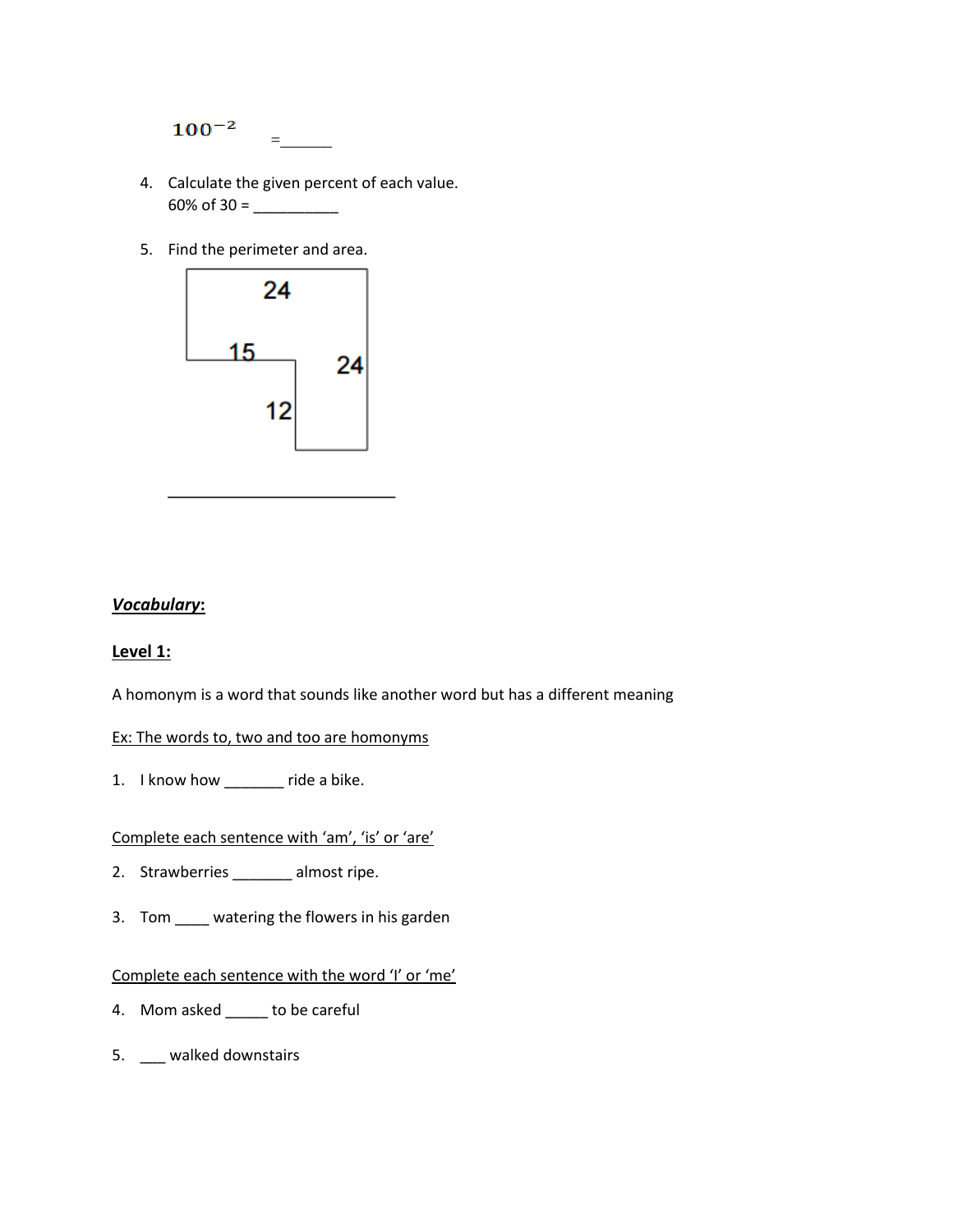## **Level 2:**

#### A compound word is a word that is made up of two or more words.

For example, the word Doghouse is made up of two words Dog and House

1. Draw a line from the word on left to one on right to make a compound word.

| bed     | ship  |
|---------|-------|
| country | pot   |
| moon    | side  |
| space   | light |
| tea     | room  |

## Complete each sentence with 'there is' or 'there are'

- 2. There \_\_\_\_\_ not one cloud in the sky
- 3. There Kids playing in the playground

#### A homonym is a word that sounds like another word but has a different meaning

#### Circle the correct homonym to complete the sentence.

- 4. The (Hare/Hair) lost the race.
- 5. My (Flour/Flower) smells like perfume.

#### **Level 3:**

Its is a possessive pronoun

It's is a contraction that means it is

- 1. Complete each sentence with the word its or it's
	- a. The cat licked \_\_\_\_\_\_\_\_ paw
	- b. \_\_\_\_\_\_\_ going to rain tomorrow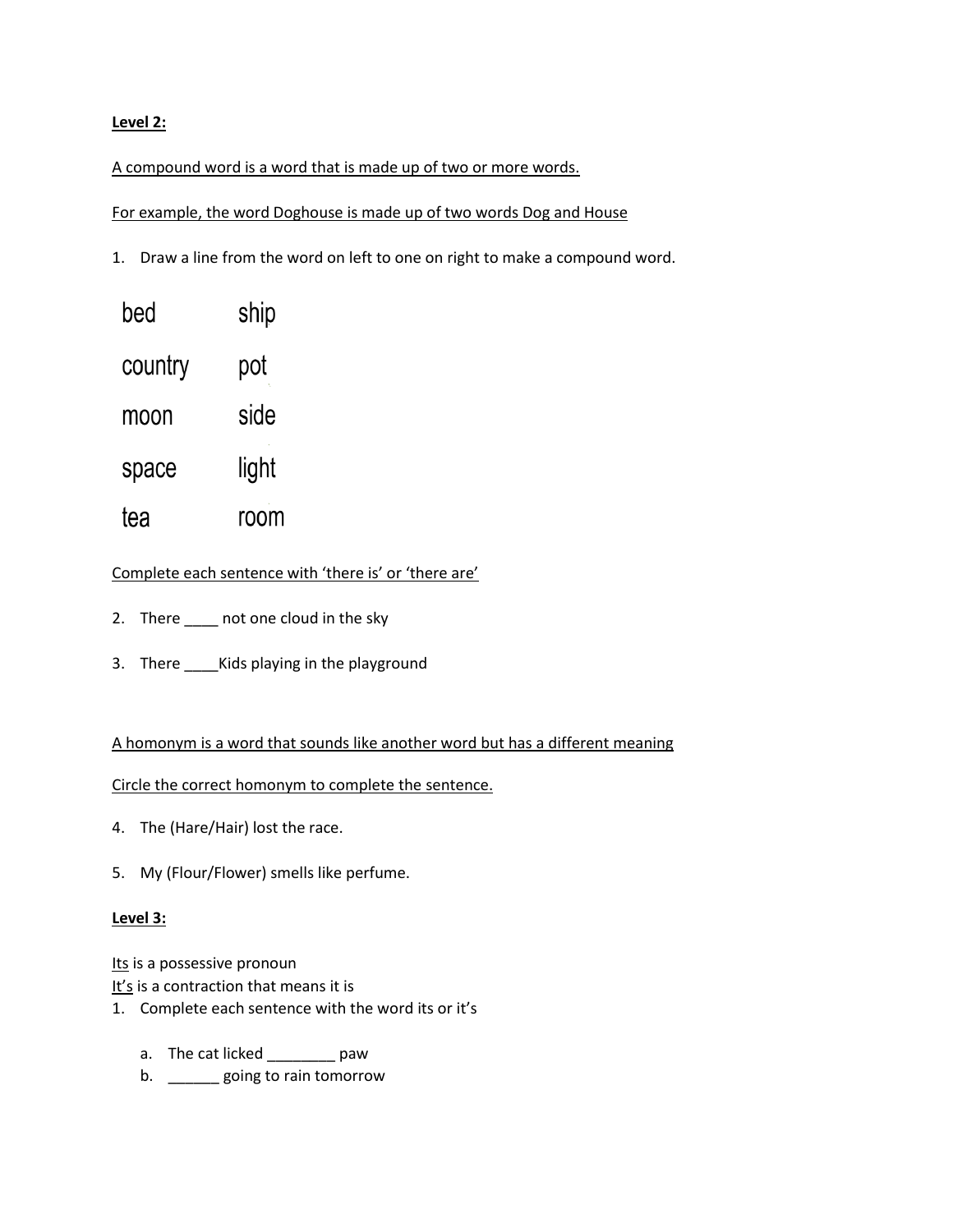- 2. Provide the word that best matches each clue
	- a. About \_\_\_\_\_\_\_\_\_\_\_\_\_\_
	- b. Good fortune \_\_\_\_\_\_\_\_\_\_\_\_\_\_\_
	- c. Route \_\_\_\_\_\_\_\_\_\_\_\_
	- d. Dust \_\_\_\_\_\_\_\_\_\_\_\_\_\_
- i. Ashes ii. Around iii. Pathway iv. Luck
- 3. Circle the word that comes FIRST in alphabetical order.

| 1. rude      | hoping  | purr   | porch |
|--------------|---------|--------|-------|
| 2.<br>learn  | crawled | around | bow   |
| 3.<br>choice | porch   | bow    | peace |

- 4. For each question, only one is spelled correctly and matches the clue that is provided. Write the letter of correctly spelled word in the space
	- 1. \_ A. ESCAPE B. ESAPE C. ESCCAPE D. SCAP To get away.
	- 2. \_ A. FAEL B. FAIL C. FAILL D. FAL To fall short of success.
- 5. Write down the word that has opposite meaning
	- a. Appear \_\_\_\_\_\_\_\_\_\_\_\_\_\_\_\_\_\_
	- b. Flawed \_\_\_\_\_\_\_\_\_\_\_\_\_
	- c. Harsh \_\_\_\_\_\_\_\_\_\_\_\_\_
- i.Gentle ii. Perfect iii. Disappear.

#### **Level 4:**

- 1. Complete each sentence with the word 'Hear' or 'here'
	- a. I didn't vou calling my name
	- b. \_\_\_\_\_\_\_\_\_ is the house I grew up in
- 2. The letters of the words below are jumbled. Figure out the word is and write it on the blank line provided
	- a. ADGGJE \_\_\_\_\_\_\_\_\_\_\_\_\_\_
	- b. EHCSRREA \_\_\_\_\_\_\_\_\_\_\_\_\_\_\_\_
	- c. TUHTGOH \_\_\_\_\_\_\_\_\_\_\_\_\_\_\_\_\_\_\_\_
	- d. ICNIMAUS

Hints:

1. Having ragged notches and points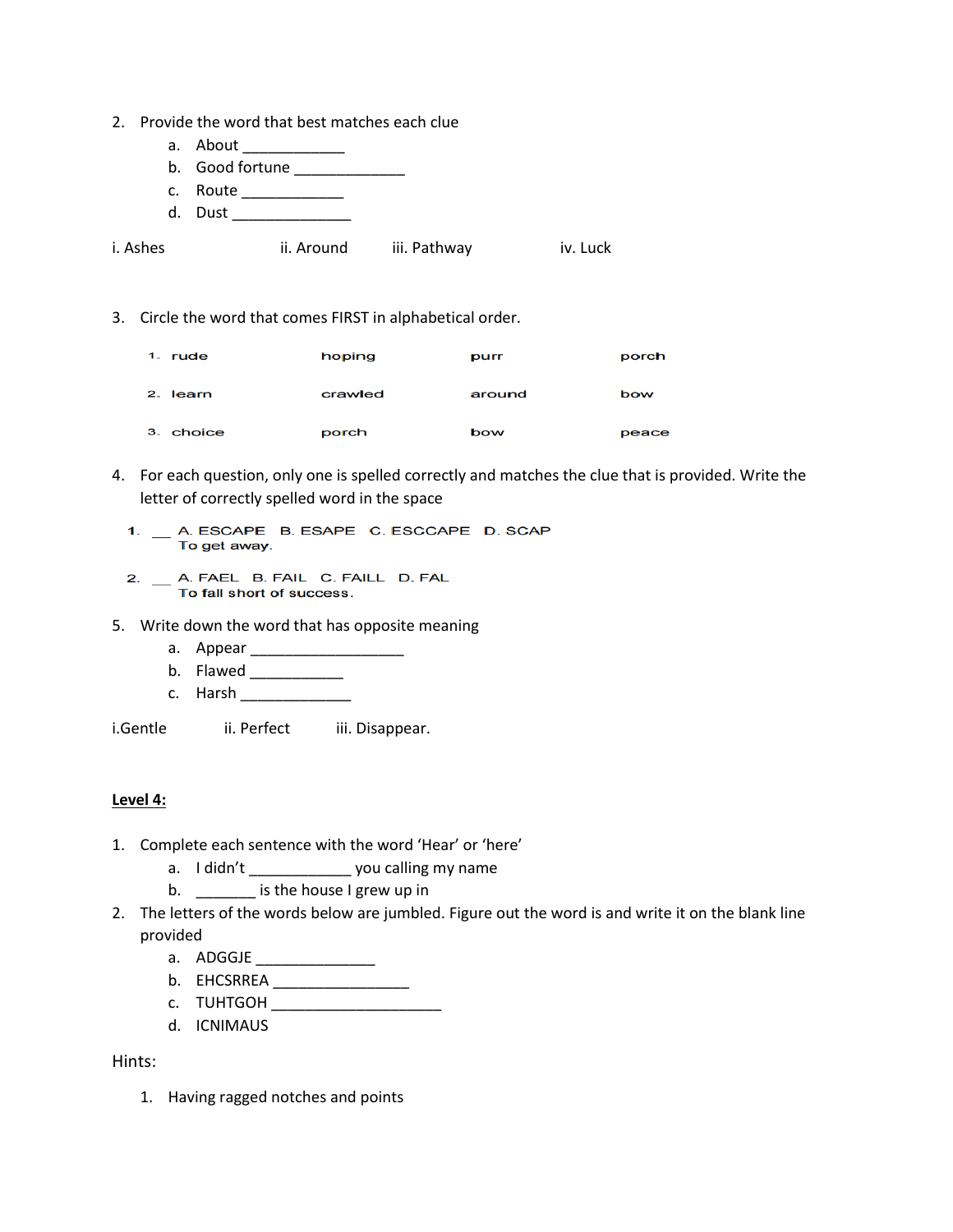- 2. To investigate
- 3. The product of mental activity
- 4. Someone who plays an instrument
- 3. Using the across and down clues, write the matching words in the number grid given below



- I. sore J. disagree
- 4. Write down the words that has the opposite meaning

| $\mathbf{1}$              |                       |                       | satisfaction        |          |         |
|---------------------------|-----------------------|-----------------------|---------------------|----------|---------|
| 2.                        |                       | together              |                     |          |         |
| 3.                        |                       | major                 |                     |          |         |
| $\overline{\mathbf{4}}$ . |                       |                       | inexperienced       |          |         |
| 5.                        |                       | allow                 |                     |          |         |
| 6.                        |                       | break                 |                     |          |         |
| 7.                        |                       | inferior              |                     |          |         |
| 8.                        |                       | deny                  |                     |          |         |
|                           | A. master<br>F. admit | B. apart<br>G. remove | C. main<br>H. guilt | D. minor | E. mend |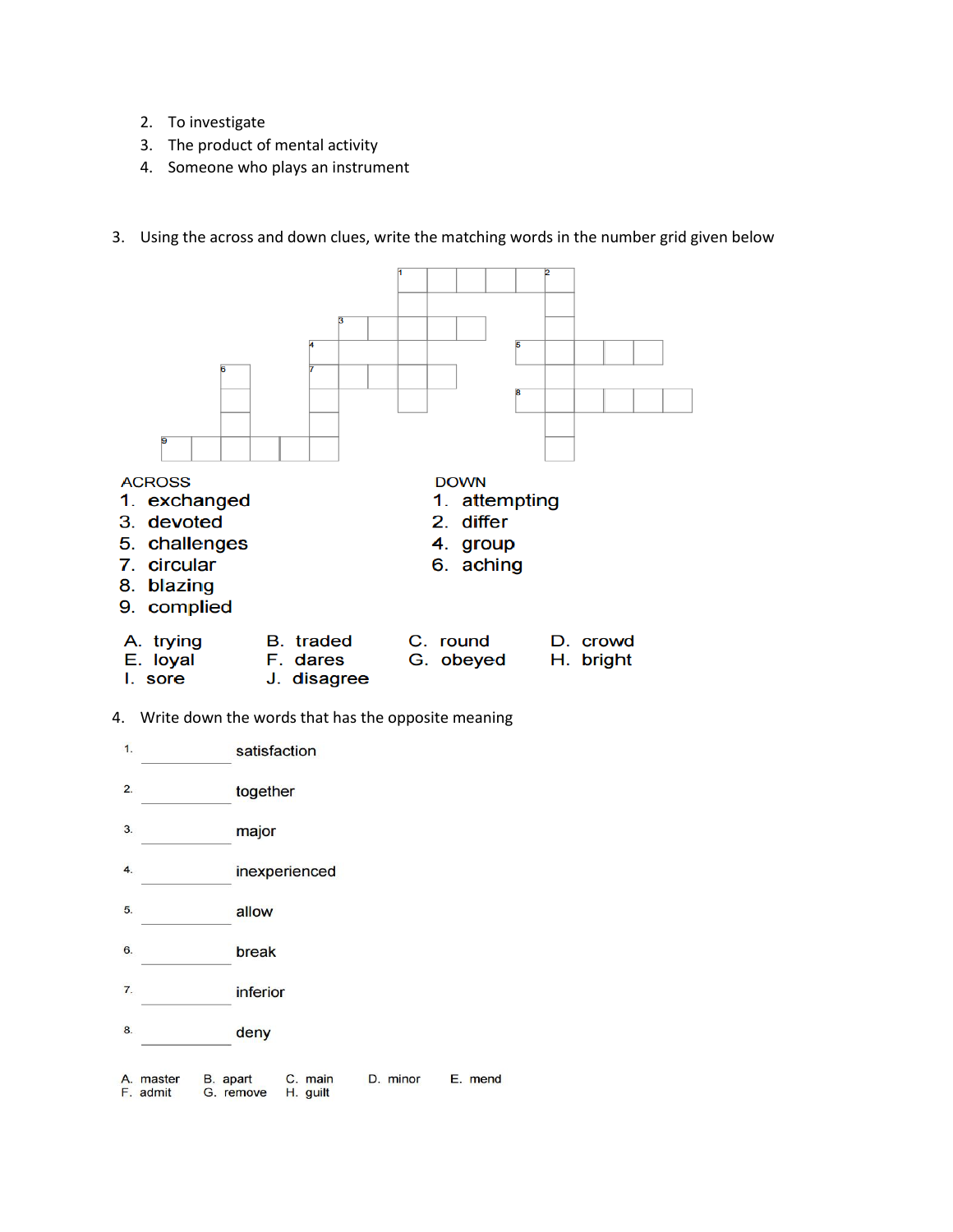- 5. The apostrophe has two functions
	- a. To show possession/ownership E.g.: This is Ben's dog
	- b. In contractions when a word or letter is missing: E.g.: Don't go inside (Do Not)

Place the apostrophes in the sentences below

- a. The actors wardrobe is stylish
- b. I wouldve gone to the movies, but I was too tired.

#### **Level 5:**

1. Complete each sentence with the word 'effect' or 'affect'

Affect is a verb meaning to act on, change or influence

Effect is a noun meaning a result, an impression or something that comes into being

- a. This argument wont \_\_\_\_\_\_\_\_\_\_\_\_\_\_ our friendship
- b. Bad weather has bad \_\_\_\_\_\_\_\_\_\_\_\_ on my mood
- 2. The letters of the words below are jumbled. Figure out the word is and write it on the blank line provided

| 1. HNGUTYA | 2. MRLSAII |
|------------|------------|
|            |            |

3. ANEDRE 4. SOAESNR

- 1. Disobedient, mischievous.
- 2. Having a likeness or resemblance.
- 3. To gain or get in return for one's labor or service.
- 4. Basis or cause.
- 3. Search for and circle hidden words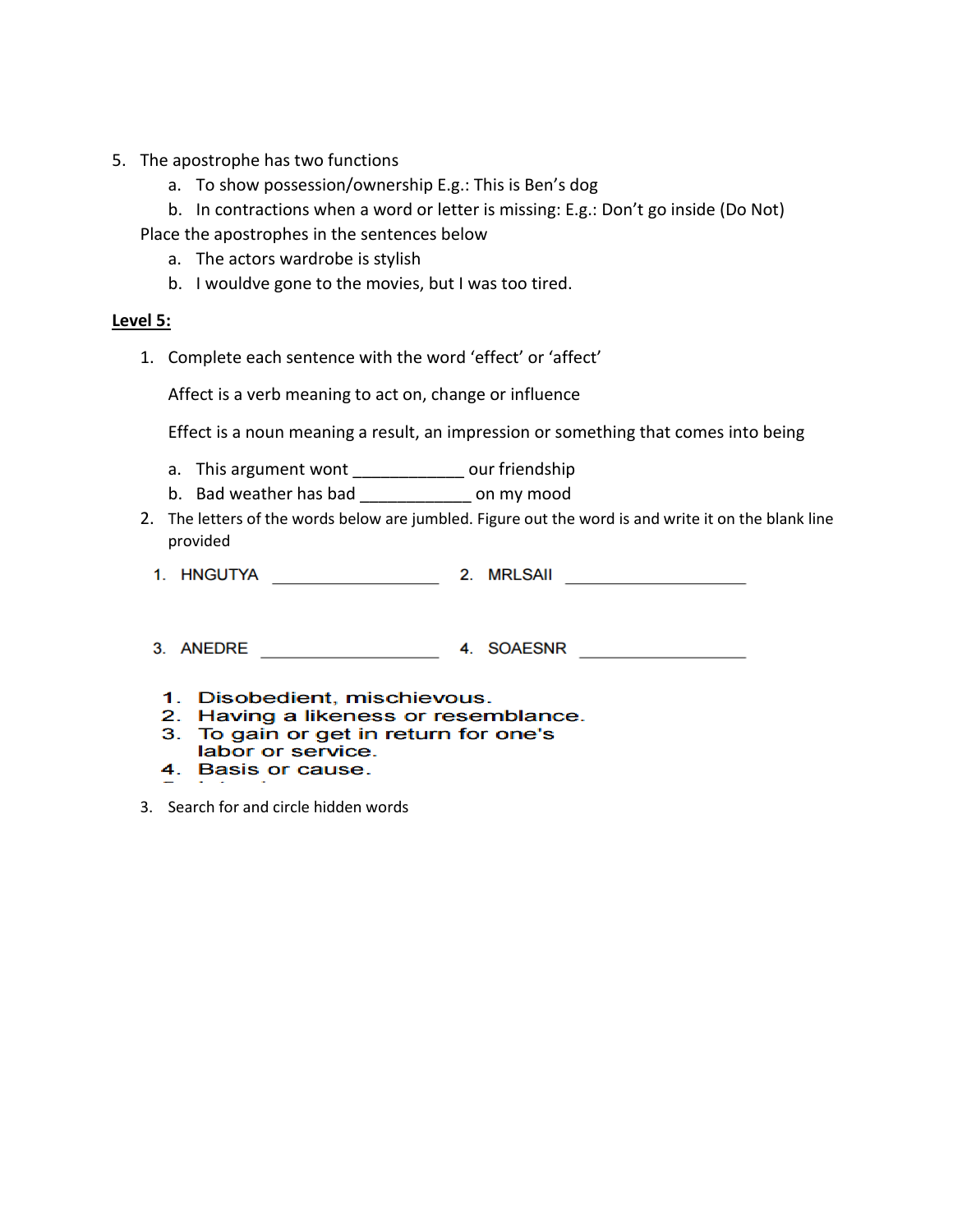|                       | F | U                | $\circ$ | N | N | М                | C | т | Е | L                     |  |
|-----------------------|---|------------------|---------|---|---|------------------|---|---|---|-----------------------|--|
|                       | κ | Y                | ı       | ı | ı | G                | O | A | T | U                     |  |
|                       | U | w                | н       | Е | Е | L                | U | Κ | A | S                     |  |
|                       | н | Е                | т       | т | z | O                | R | F | R | Q                     |  |
|                       | I | x                | Е       | н | R | D                | A | R | т | U                     |  |
|                       | P | A                | V       | G | N | R                | G | E | S | ı                     |  |
|                       | Y | С                | ı       | Κ | C | O                | Е | S | U | G                     |  |
|                       | х | т                | т       | Q | v | F                | O | н | R | G                     |  |
|                       | P | L                | C       | Q | J | F                | U | L | F | L                     |  |
|                       | A | Y                | A       | Т | т | A                | S | Y | P | Е                     |  |
| frustrate<br>squiggle |   | afford<br>active |         |   |   | freshly<br>wheel |   |   |   | courageous<br>exactly |  |

- 4. Provide the word that best matches each clue (Synonyms)
	- a. Impressive \_\_\_\_\_\_\_\_\_\_\_\_\_\_\_\_
	- b. Dreadful \_\_\_\_\_\_\_\_\_\_\_\_\_\_\_\_\_\_\_\_
	- c. Acquainted \_\_\_\_\_\_\_\_\_\_\_\_\_\_\_\_\_\_\_\_
	- d. Tangible \_\_\_\_\_\_\_\_\_\_\_\_\_\_\_\_\_\_\_\_\_\_\_

## Hints:

i.Physical ii. Spectacular iii. Horrid iv. Familiar

5. Each word below has one letter missing. Print the correct letter in the space for each word.



## **Level 6:**

- 1. Which word doesn't belong to other
	- a. Liter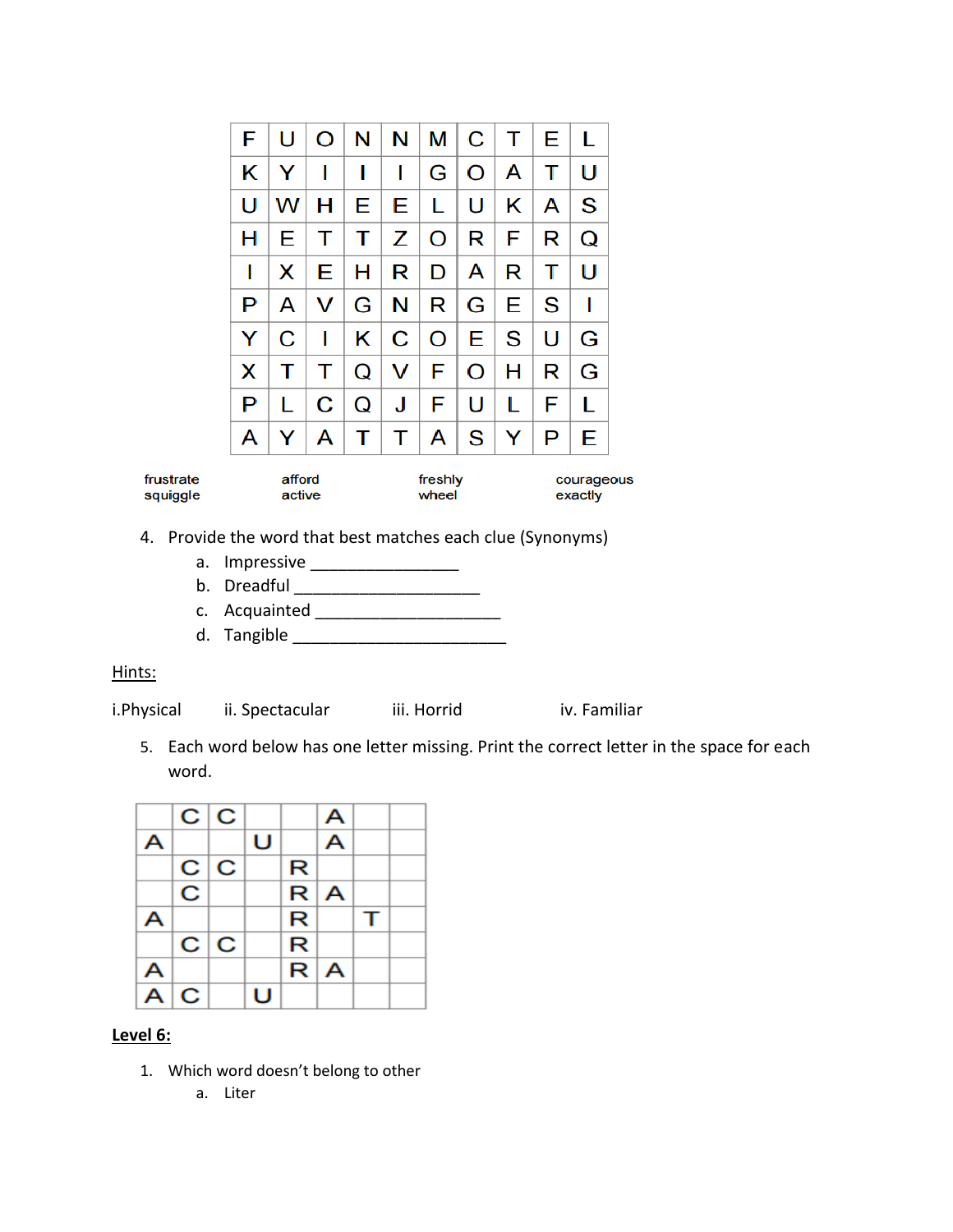- b. Yard
- c. Mile
- d. Kilpmeter
- e. Foot
- 2. Which of the following is closest in meaning to the word "aggravate"?
	- a. Worsen
	- b. Sicken
	- c. Laugh
	- d. Soothe
- 3. William was reluctant at first, but he eventually acquiesced to our request

Select the word that best reflects the meaning of the underlying word.

- a. Enthusiastically agreed
- b. Agreed
- c. None of these
- d. Refused
- 4. Mrs Dollars said she would \_\_\_\_\_\_\_\_\_\_\_\_\_\_\_\_\_\_\_\_\_\_\_\_\_\_the flower-shaped custard-filled donuts herself
	- a. Buy
	- b. Have been buying
	- c. Bought
	- d. Buyer
- 5. If the first two statements are true from the following, is the third statement true, false or uncertain
	- a. All writers live in fear of a lonely, penniless death
	- b. I live in fear of a lonely, penniless death
	- c. I am a writer

## **Spelling:**

# **Level 1:**

- 6. Circle the correctly spelled word
- A. weird B. wird C. weered D. weard
- 7. Each word below has one letter missing. Print the correct letter in the space for each word.

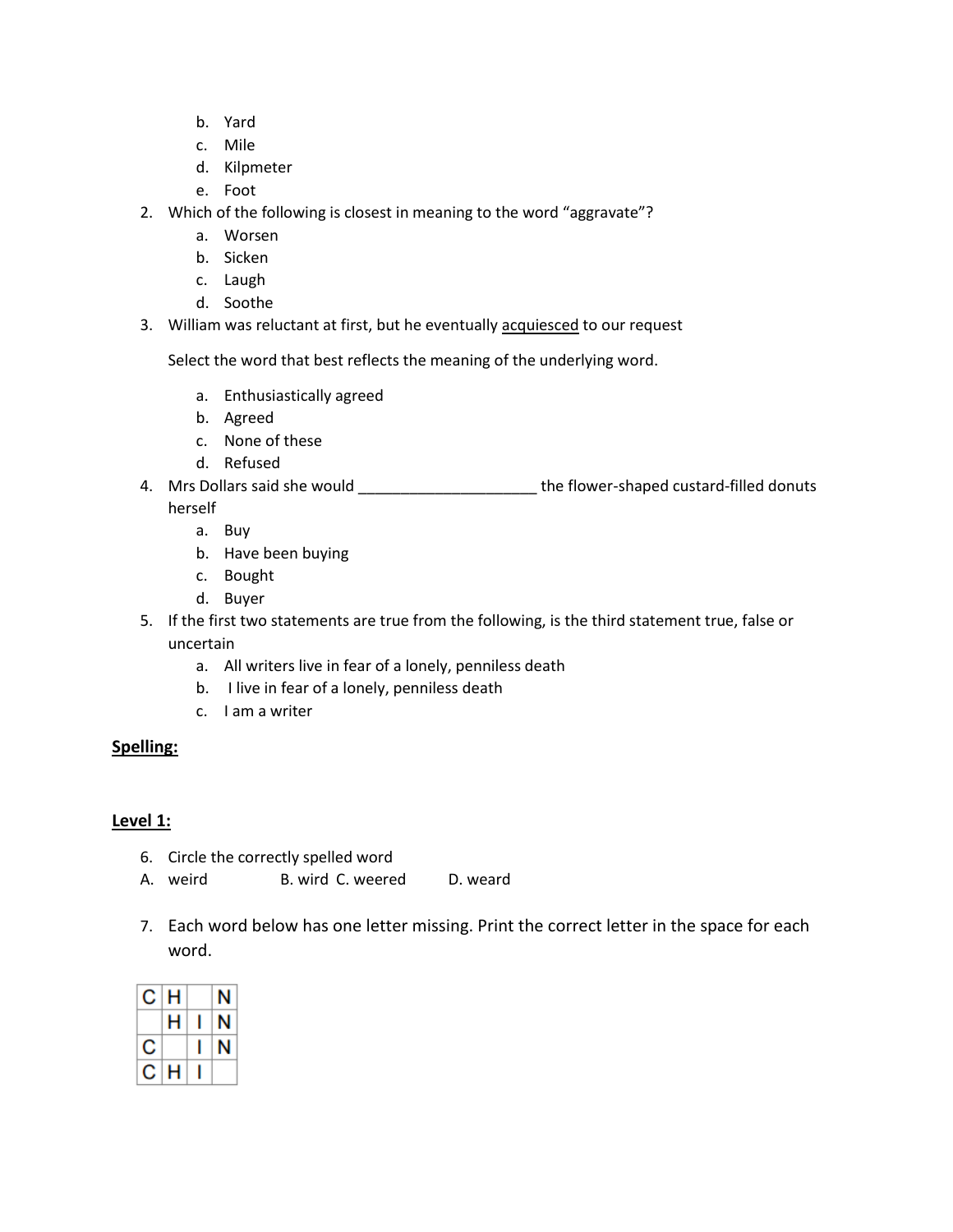|    |    |          |                                    |                                      | 8. Circle the word that comes FIRST in Alphabetical order |         |                                                                                                |      |
|----|----|----------|------------------------------------|--------------------------------------|-----------------------------------------------------------|---------|------------------------------------------------------------------------------------------------|------|
|    |    |          | a. Same                            | Round                                |                                                           | Read    | Class                                                                                          |      |
|    |    |          | b. Hill                            |                                      | Fresh                                                     | Tail    |                                                                                                | Test |
|    | 9. |          |                                    | correctly spelled word in the space. |                                                           |         | For each question, only one is spelled correctly and matches its clue. Write the letter of the |      |
|    |    | a.       | Scent:                             | A. SMEL                              | <b>B.SMELL</b>                                            | C.SJELL | <b>D.SMELLL</b>                                                                                |      |
|    |    | a.<br>b. | Come<br>Took<br>c. Part<br>d. Blew |                                      |                                                           |         | 10. Write the below words in alphabetical order on the numbered lines provided                 |      |
| a. |    |          |                                    | b.                                   |                                                           |         |                                                                                                |      |
| c. |    |          |                                    | d.                                   |                                                           |         |                                                                                                |      |

## **Level 2:**

- 1. The letters of the words below are jumbled. Figure out what the word is and write it on the blank line provided.
	- a. SDEEP \_\_\_\_\_\_\_\_\_\_\_\_\_\_\_\_\_
	- b. YDAR \_\_\_\_\_\_\_\_\_\_\_\_\_\_\_\_\_\_\_\_\_\_\_\_
	- c. SHPRA\_\_\_\_\_\_\_\_\_\_\_\_\_\_\_\_
- 2. Each word below has one letter missing. Print the correct letter in the space for each word

|     | S/H |                 | R E     |   |  |
|-----|-----|-----------------|---------|---|--|
| S l |     |                 | A R E   |   |  |
|     |     | $S$ $H$ $A$ $R$ |         |   |  |
|     |     | S H A           |         | E |  |
|     |     |                 | H[A R]E |   |  |

3. Search for and circle hidden words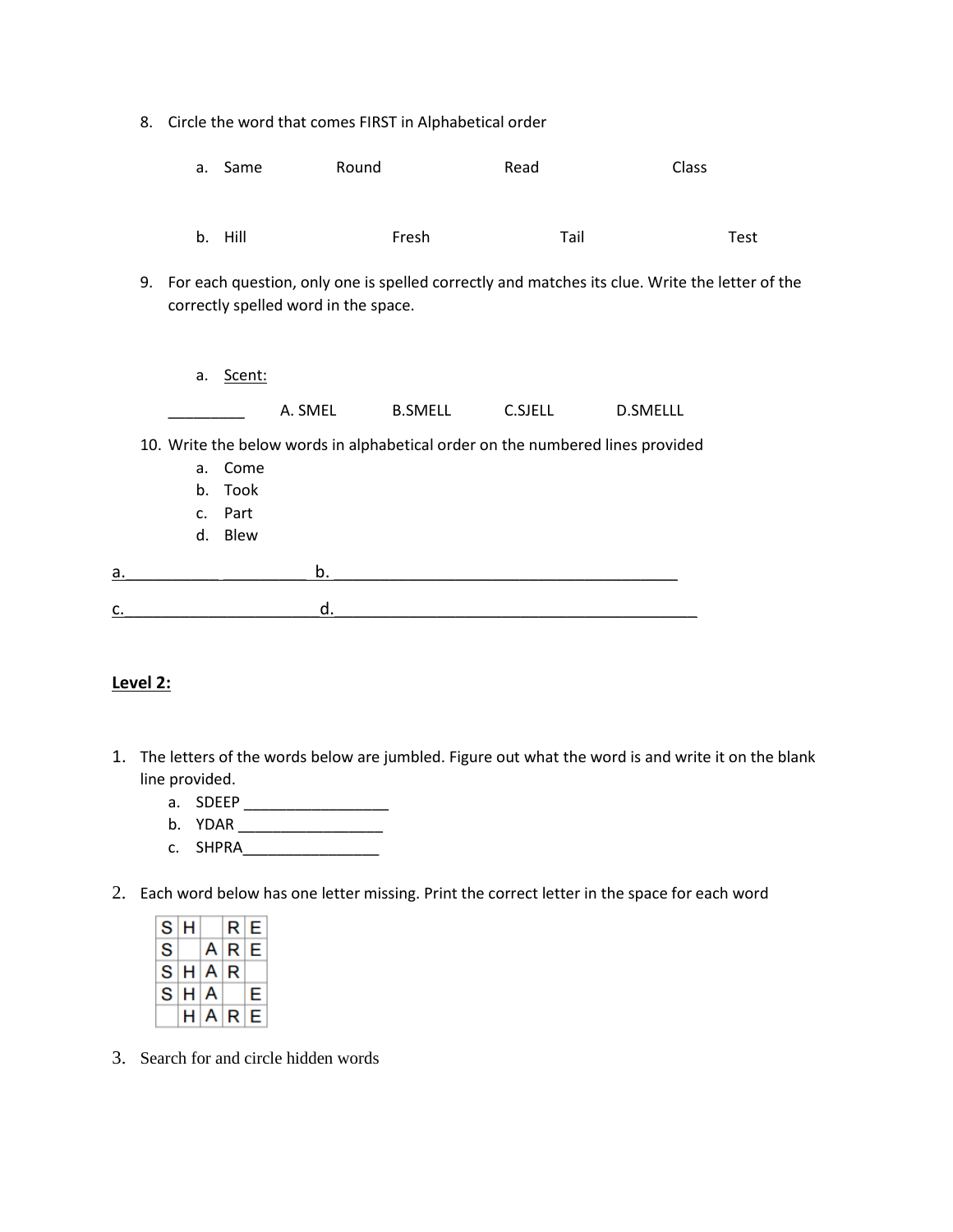| κ | Κ | н   | L   | N  | $\mathsf{D}$ | F | Q              | н | S |
|---|---|-----|-----|----|--------------|---|----------------|---|---|
| S | М | R   | ı   | J  | O            | Е | ı              | S | н |
| т | P | D   | G   | V  | Q            | R | L              | E | G |
| I | S | N   | н   | P  | P            | O | κ              | Q | F |
| C | М | U   | т   | М  | т            | н | W <sub>1</sub> | z | U |
| κ | F | O   | D   | н  | C            | S | v              | P | J |
| E | F | S   | N   | ΚI | $\mathbf C$  | 1 | L              | R | R |
| м | L | т   | W l |    | Q W Z        |   | A              | т | D |
| z | т | J   | O   | v  | D            | Е | S              | κ | U |
| U |   | W W | т   | X. | т            | D | κ              | т | R |

Desk Lick Slot Down

4. Provide the word that best matches each clue (Synonyms)

- a. -----------------Breeze
- b. ----------------- fact
- c. ----------------- constantly

i. wind ii.always iii.truth

- 5. Write down the word that has the opposite meaning (Antonyms)
	- a. Ignore \_\_\_\_\_\_\_\_\_\_\_\_\_\_\_\_\_\_\_
	- b. Stare \_\_\_\_\_\_\_\_\_\_\_\_\_\_\_\_\_\_\_\_
	- c. Quite
	- i.Blink ii. Sound iii. Use

#### **Reading Comprehension:**

#### **Level 3:**

How to determine the meaning of a phrase from it's context in a fiction passage:

Adopted from "The princess and the Pea" by Hans Christian Andersen (Trans. Sommer 1897)

Once upon a time there was a prince who wanted to marry a princess; but she would have to be a real princess. He travelled all over the world to find one, but nowhere he could get what he wanted. There were princess enough, but it was difficult to find out whether they were real ones. There was always something about them that was not as it should be. So, he came home again and he was sad, for he would likely very much to have real princess.

One evening a terrible storm came on; there was thunders and lightening, and the rain poured down. Suddenly a knocking was heard at city gate, the old king went to open it.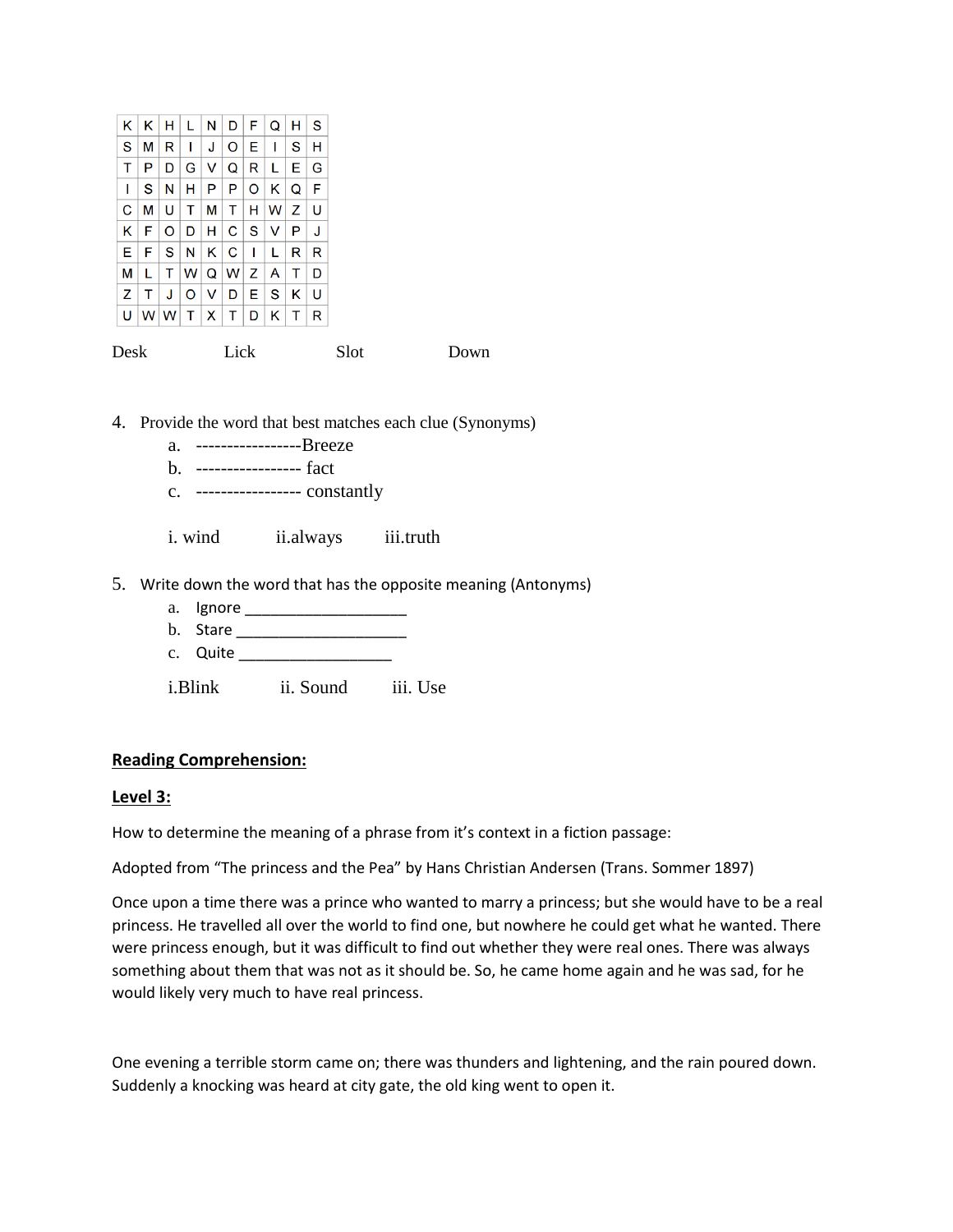It was a princess standing out there in front of the gate. The water ran down from her hair and clothes; it ran down into her toes of her shoes, and out again at the heels. She looked so destitute in the wind and the rain. And yet she said she was a real princess.

"Well, we'll soon find that out", thought the old queen. But she said nothing, went into her bedroom, took all the bedding of the bedstead, and laid a pea on the bottom; then she took twenty mattresses and laid them on top of the pea.

On this the princess had to lie down all night. In the morning, she was asked how she had slept.

"Oh, very badly!" said she. "I have scarcely closed my eyes all night. Heaven only knows what was in the bed, but I was lying on something hard, so that I am Blue and Black all over my body. It's horrible"

Now they knew that she was real princess because she felt the pea right through the twenty mattresses and twenty eider-down beds.

Nobody but a real princess could be as sensitive as that.

So the prince took her for his wife, for now he knew he had real princess; and the pea was put in museum, where it may still be seen, if no one has stolen it.

Q: What does the princess means when she says she is "Blue and Black" (underlined) all over her body???

Possible answers:

- 1. She is bruised and sore
- 2. Her make-up has been ruined in the rain
- 3. She has been painted in her sleep
- 4. None of these answers
- 5. She feels comfortable and well-rested

#### **Level 4:**

#### **Reading Comprehension:**

Adapted from the "Lion and the Mouse" by Aesop (trans, Jacobs 1909)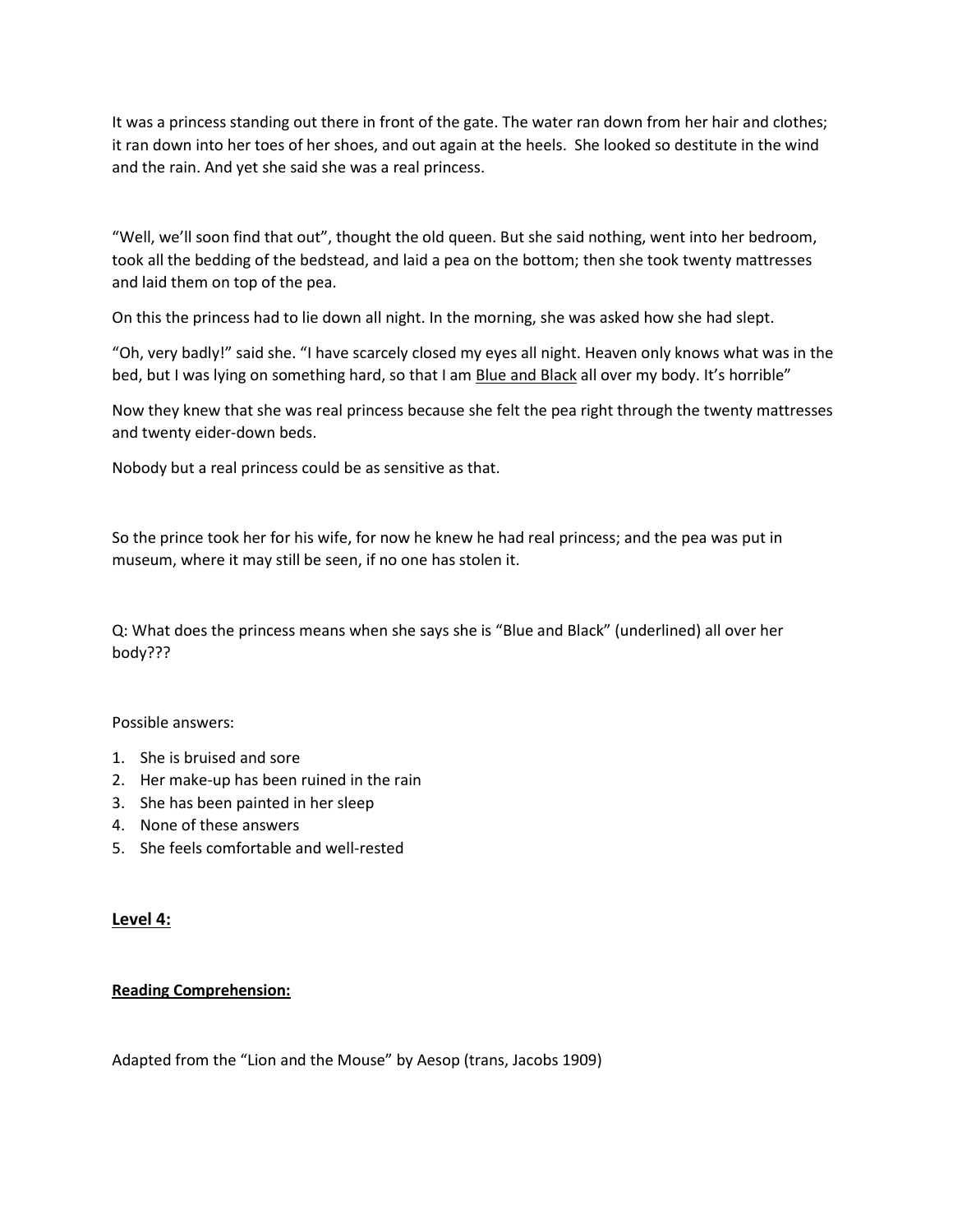Once when a Lion was asleep a little mouse began running up and down on top of him; this soon woke up the Lion, who placed his huge paw upon the mouse, and opened his big jaws to swallow him, "Pardon, O king" cried the little mouse: "forgive me this time, I shall never forget it: who knows but maybe I shall be able to assist you one of these days?" The Lion was so tickled at the idea of the Mouse being able to help him that he lifted up his paw and let him go. Sometime after the Lion was caught in a trap, and the hunters who desired to carry him alive to the king. Tied him to a tree while thy went in search of a wagon to carry him on. Just then the little Mouse happened to pass by, and seeing the sad plight in which the Lion was in. Went up to him and soon gnawed away the ropes that bound the King of the Beasts. "Was I not right?" said the little Mouse. "Little friends may prove great friends and a small mercy can go a long way"

Q: Through what virtuous characteristics did the Lion gain the loyality of the mouse

- a. Being honest
- b. Showing mercy
- c. Expressing confidence
- d. Being funny
- e. Speaking proudly

#### **Level 5:**

Reading Comprehension Yet to put

#### **Level 6:**

Reading Comprehension Yet to put

# **Contest Day Guidelines**

#### **Pre-contest**

- Check in time is at 11 AM.
- We all BSAT coordinators will meet in auditorium at 11:05 AM for a quick discussion.
- Lead will provide the list of Adult and youth volunteers, contestants list in Cafeteria.
- Connect with Adult and youth volunteers assigned for your level.
- Take youth and adult volunteers with you to respective classrooms.
- Please make sure that youth and adult volunteers have no conflict for that level.
- Ensure students from same grade are seated together.
- If required, writing pad needs to be distributed to the students and taken back after contest.
- As students start coming in classroom, please start checking them on the student list.
- Hold all students out of auditorium and cafeteria until 11:00 AM.
- After 11:00, start checking in students and allow them to enter the contest area.
- Ask kids to enter only with their pencil and eraser. Jackets and everything else should be given to parents.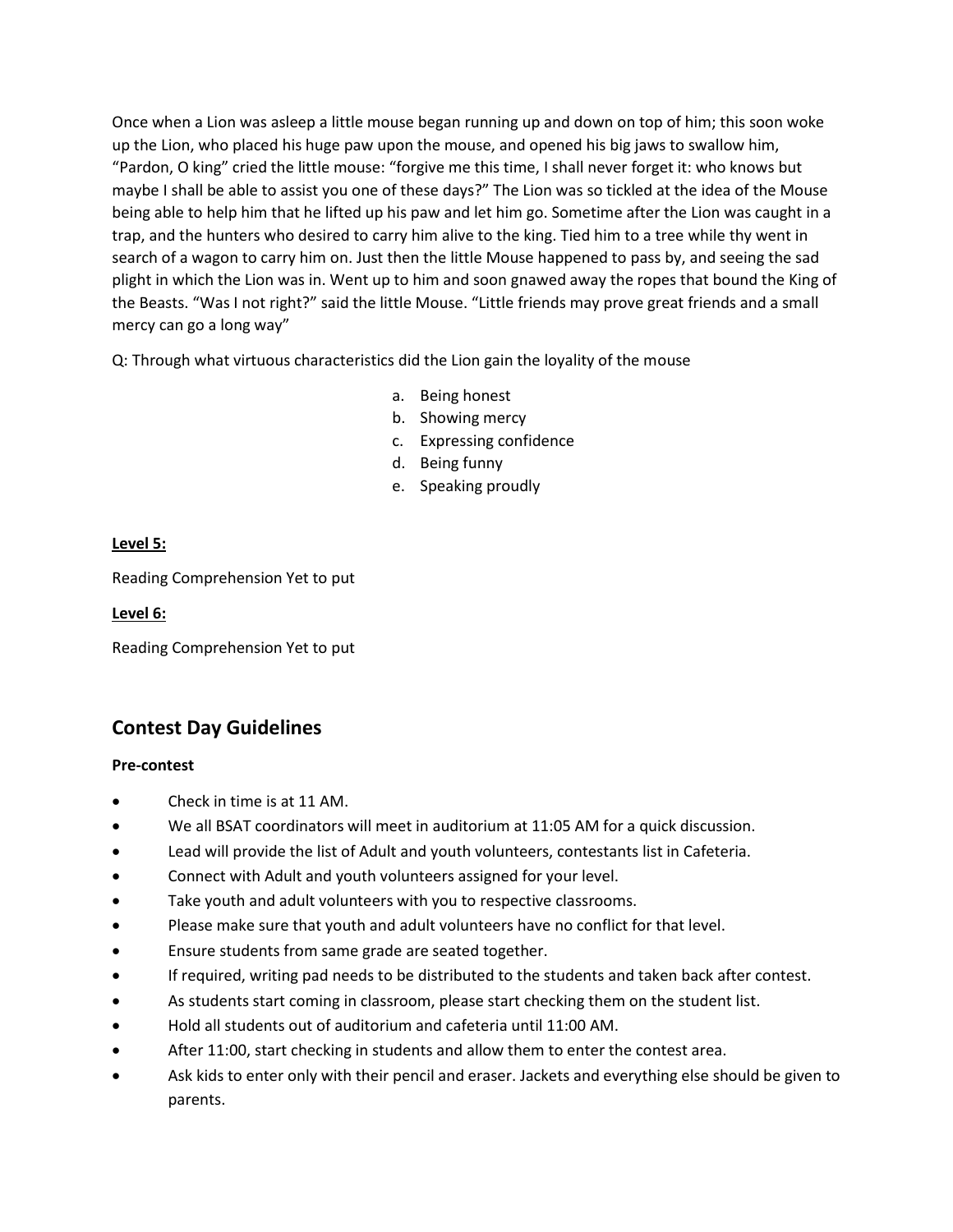- Though BSAT is not the first event, we should allow 10 min grace period as long as the latecomers do not cause disruptions. Please note no extension of time for latecomers. Contest ends at 12:30 for everyone.
- Lead make sure student booklets are reached in each classroom before 11: 30.

## **During-contest:**

- Distribute student booklet to each student. Coordinator should sign the booklet before distributing. Make sure it is correct for that level.
- Coordinator to hold onto unused booklets.
- Make sure that all pages of question paper are included in the booklet.
- Make sure that every student writes their full name and parent cell number on cover page of their booklet.
- After checking the name, Sign on each booklet.
- Coordinator should count their own 1 hour. If they start at 11:35, they should end at 12:35 PM.
- **Bathroom Break:** If a student needs bathroom break, please ask youth volunteer to accompany them and bring them back. One student at a time.
- If a problem is found in particular question which need some clarification, then clarification needs to be announced to all the students in that level. No individual help.
- Students are not allowed to leave the classroom even if they are done. Please ask them to verify and double check. Students are expected to keep quiet during entire contest hour.
- Coordinators are responsible for collecting all the student booklets and owning them until all are evaluated and scoring and ranking is completed.
- Collect writing pad and hand it over to spelling bee team.

## **After-contest:**

- After test time is over, move with all adult and youth volunteers to teacher's room for evaluations, as we have to empty the classroom for spelling bee.
- Ask youth volunteers to start evaluating papers and adult volunteers to double check and review youth volunteers' work. This way we maintain at least 2 levels of review for each paper.
- Start separating top 10 papers. Coordinator should personally recheck top 10 papers.
- Start ranking the papers.
- If there are joint ranks for 1, 2 or 3, then use tie-breaking rules mentioned below.
- Coordinator to show the lead all the papers tied for top 3 ranks.
- Math Bee lead to double check tie-breaks and approve it.
- Tie-Break round, if required will be held in teacher's room at 2:00 PM.
- Transfer marks in the student list.

## **Evaluation guidelines: Section A: Mathematics or Quantitative (Questions 1-15)**

- 1. There are 15 questions in this section.
- 2. Each question carries 1 point. There are no partial marks.